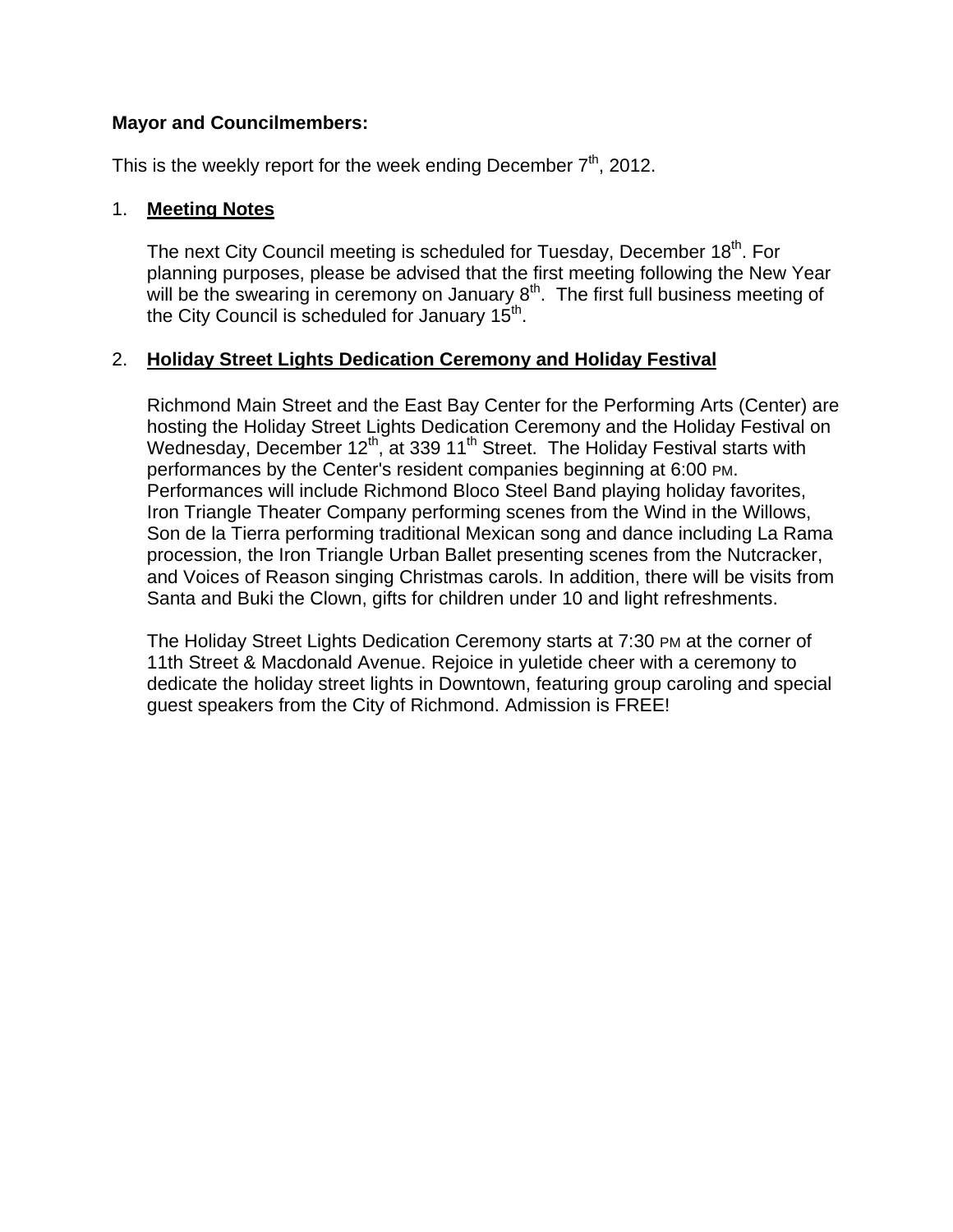

## 3. **City Office Closure**

As has been the case during the past two years, as a cost saving measure and with the cooperation of our bargaining units, the City offices will be closed during the holiday week in December, beginning December 24<sup>th</sup>, with offices reopening on January 2<sup>nd</sup>.

The Police and Fire Departments will remain open, and the Recreation, Paratransit, Public Works, and Housing Authority departments will have partial services. The main branch of the Library will be open at reduced hours, and the branch libraries will be closed. (See further details on the schedule for the Library, Recreation, and Paratransit services in items 10 and 11 of this weekly report.)

We will continue to provide updates regarding the work schedule during this holiday week.

### 4. **City of Richmond Hosts Eastern Coachella Valley, East Salinas, and Santa Ana Leaders for Health and Wellness Shared Learning Convening**

Last Friday, November  $30<sup>th</sup>$ , The California Endowment hosted a Building Healthy Communities Shared Learning Convening at the City of Richmond entitled "Placing Health at the Center of Planning and Policy: Learning from the Richmond Example." Leaders from Eastern Coachella Valley, East Salinas, and Santa Ana attended. All cities participate in The California Endowment's Building Healthy Communities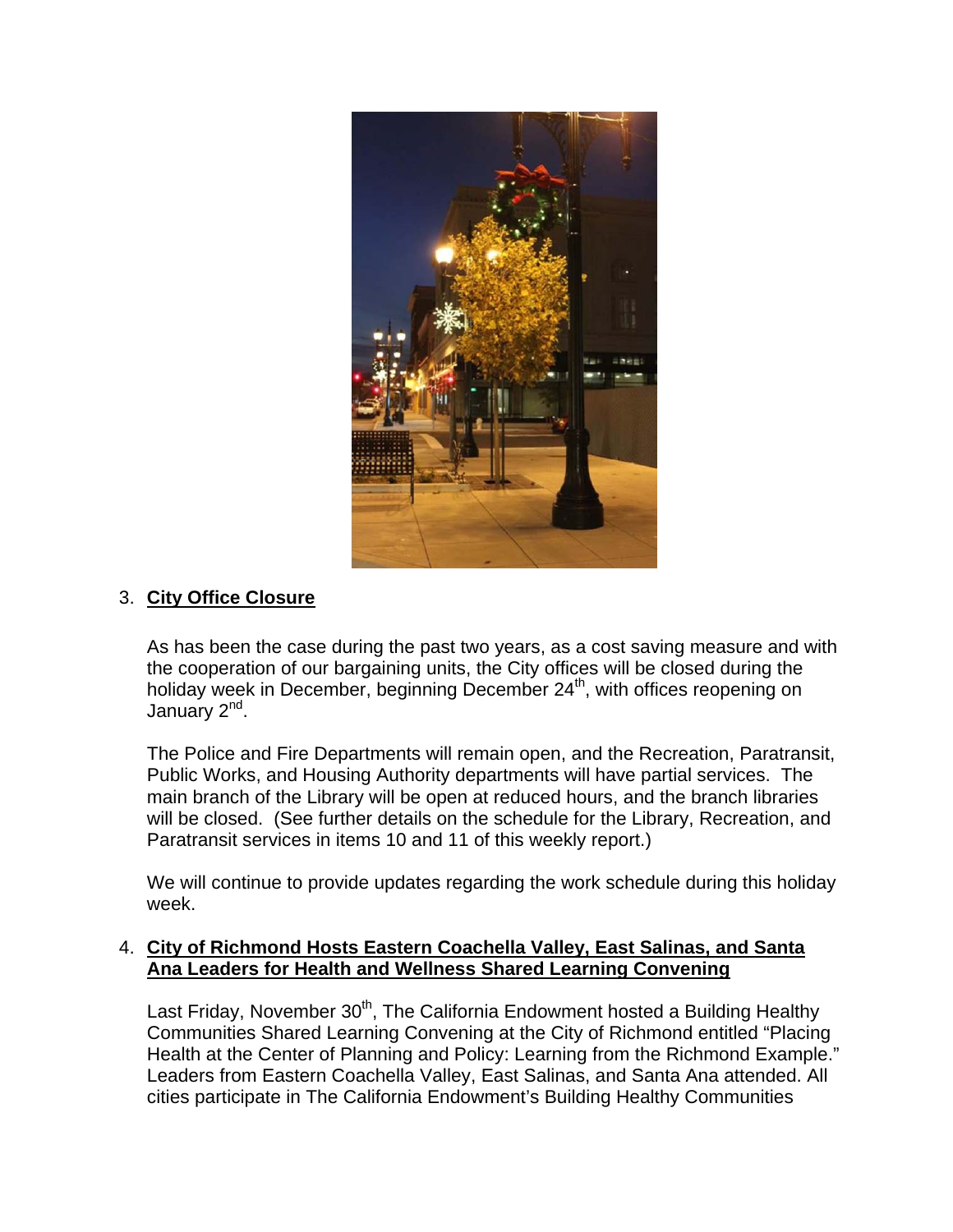initiative, a 10-year strategy in 14 communities across California to build healthy communities.

The City of Richmond and Richmond Equitable Development Initiative partners shared successes and challenges in conducting the General Plan Update and Health and Wellness Element implementation. Richmond, Eastern Coachella Valley, East Salinas, and Santa Ana shared strategies and approaches for placing health and equity at the center of local planning and policy work and engaging diverse constituencies. Attendees identified next steps for continued learning, sharing, and partnership.



### 5. **Forum Addresses Issues Facing Richmond Youth**

This past Saturday, December 1<sup>st</sup>, the Teen Services Division of the Richmond Public Library and Bill Say, who specializes in organizational development, hosted "Public Open Forum: Youth in Richmond – Whose City Is It?" in the Library's Madeline F. Whittlesey Community Room.More than two dozen participants were in attendance at the dialogue between teens, young adults and youth service providers to better understand the challenges, needs and services to address Richmond youth. Mayor Gayle McLaughlin, LoVonya DeJean Middle School Principal Dr. Silvia Greenwood, Richmond Police Sergeant Eddie Russell, high school counselor Serbrener Pride, teen librarian Añgela Cox, and West Contra Costa Unified School District and Contra Costa College students were among the panelists. The Friends of the Richmond Public Library sponsored the spoken word performance of the Making Waves group, *RAW Talent.*

After the powerful exchange of ideas and information, the consensus was to have continued dialogue and future forums. The event was covered in a feature by *Richmond Confidential* and will also be highlighted in the newspaper, *Richmond Pulse.*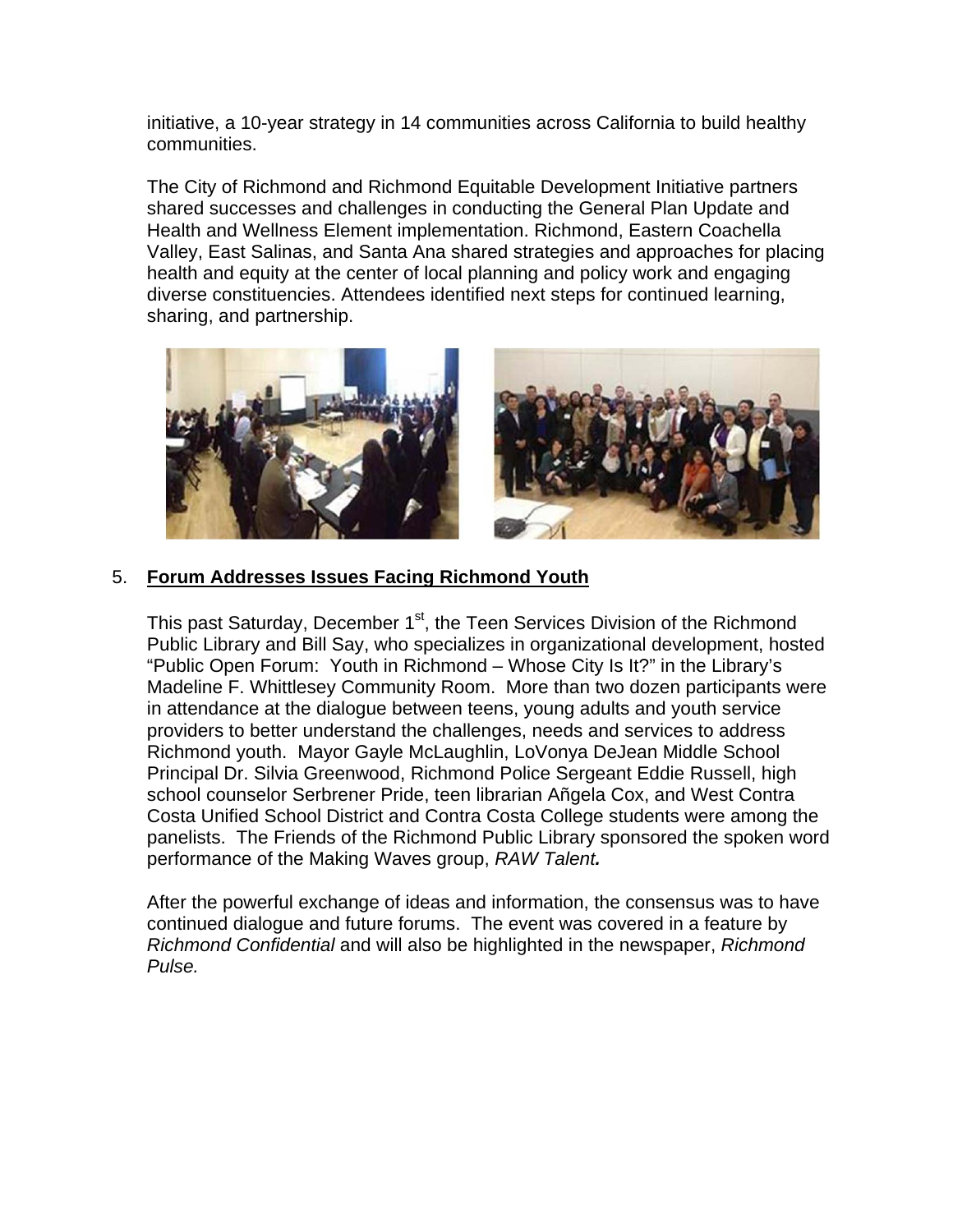

Mayor McLaughlin and Bill Say

**Forum Participants** 



Donte Clark and DeAndre Evans of RAW Talent

#### 6. **Sales Tax Update**

The City of Richmond Finance Department closely monitors sales tax receipts and related data as they are received from the State of California. The chart below provides comparative data for fiscal years (FY) 2002-03 through 2011-12 on a per capita basis.

As shown in the chart, the recent low points for sales tax receipts were during the three year period between FY 2008-09 and 2010-11; however, FY 2011-12 showed an increase from the prior year of nearly 5%. The level of sales taxes for FY 2011- 12 was still approximately 16%, or about \$2 million, below the peak level in FY 2006-07. While sales tax in the general retail and food product categories have remained fairly static, sales taxes in the construction, transportation, and businessto-business categories remain well below their peak levels of five years ago.

Richmond's tax base is well-diversified, led by the general retail category which makes up approximately 31% of sales tax revenue, led by Costco, Wal-Mart and Target. Of significance, new auto sales increased 39.6% during the second quarter of 2012 as compared to the same time period in 2011.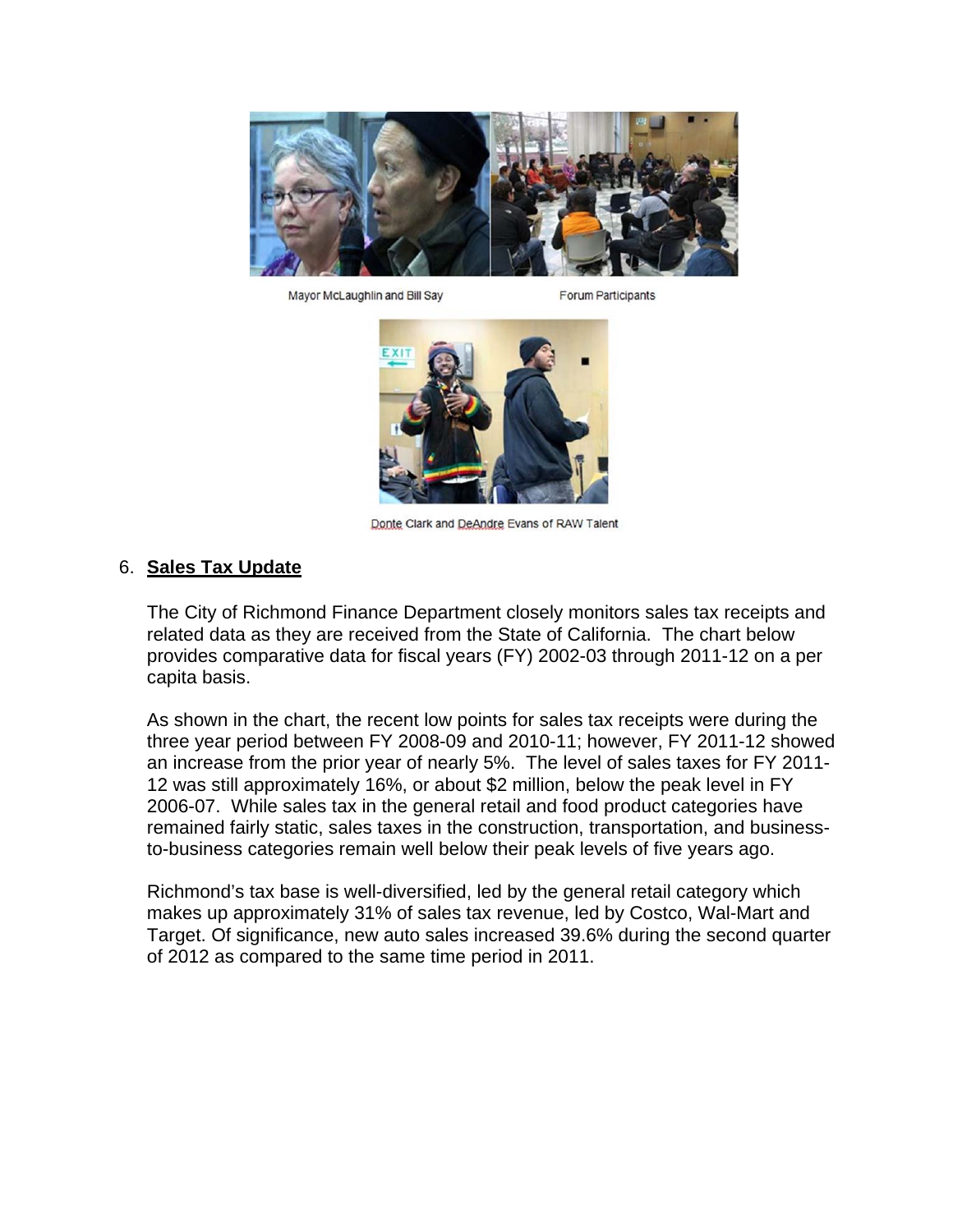

# 7. **United Heckathorn Community Workshop**

On December 3<sup>rd</sup>, the US Environmental Protection Agency (EPA) hosted a United Heckathorn Technical Assistance Workshop at the RichmondBUILD facility. The EPA has developed a Technical Assistance Needs Assessment with input from the Richmond community, which will help inform the EPA in its community engagement and clean-up efforts. Approximately 20 community members attended the meeting. Find out more about EPA efforts to clean up the United Heckathorn Superfund Site in Richmond by clicking here.

## 8. **Health in All Policies Community Meetings**

Richmond Health Initiatives hosted community workshops in November 2012 to provide information and solicit feedback on Health in All Policies, a strategy to integrate health into all levels of city governance. At community workshops (see list of meetings hosted below), Richmond Health Initiatives staff and UC Berkeley School of Public Health graduate students provided presentations on the Health in All Policies concept and facilitated workshops identifying stressors from living and/or working in Richmond. Health in All Policies attempts to connect all City services and activities to the City's General Plan, 5-Year Strategic Business Plan, and the current fiscal year budget. With valuable community input, Richmond Health Initiatives continues to develop a Health in All Policies strategy. Find out more about Health in All Policies.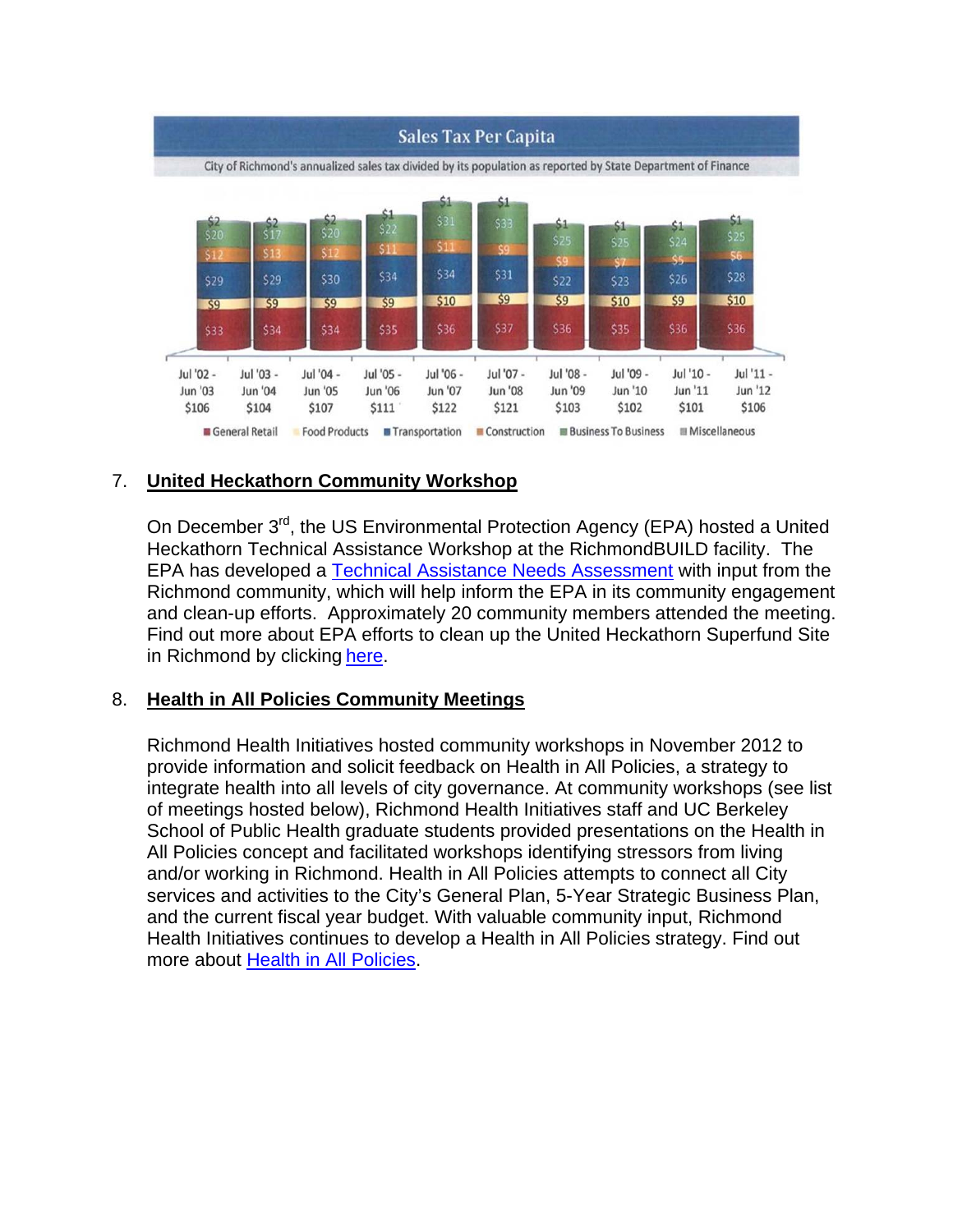

| <b>Meeting</b>                           | <b>Date</b>       |
|------------------------------------------|-------------------|
| <b>Civic Center Kickoff</b>              | November 8, 2012  |
| <b>RYSE Youth Center</b>                 | November 13, 2012 |
| Peres Elementary School                  | November 16, 2012 |
| <b>Chavez Elementary School</b>          | November 19, 2012 |
| Richmond Neighborhood Coordinating       | November 19, 2012 |
| Council (RNCC)                           |                   |
| <b>Community Stakeholders</b>            | November 20, 2012 |
| <b>Community Stakeholders</b>            | November 27, 2012 |
| <b>Brookside Community Clinic Health</b> | November 28, 2012 |
| <b>Civic Center Working Meeting</b>      | November 29, 2012 |

## 9. **Richmond Health Equity Partnership**

Last Wednesday, November 28<sup>th</sup>, Contra Costa Health Services, West Contra Costa Unified School District, and City of Richmond hosted the eighth meeting of the Richmond Health Equity Partnership. The meeting was held at the new state-ofthe-art West County Health Center facility in San Pablo, which is replacing the old Richmond Health Center. Dr. William Walker, Director of Contra Costa Health Services, provided a presentation on health services provided by Contra Costa County and an overview of the Affordable Care Act. Meeting information will be available at: www.richmondhealth.org.

## 10. **Richmond Public Library Holiday Hours (Monday, December 24, 2012 through Wednesday, January 2, 2013**

The Richmond Public Library's main branch will be open the following hours during the December holidays:

| Mon.  | Dec. $24th$                       | 1:00 PM to 5:00 PM            |
|-------|-----------------------------------|-------------------------------|
| Tues. | Dec. 25 <sup>th</sup> (Christmas) | <b>Closed for the holiday</b> |
| Wed.  | Dec. $26^{th}$                    | 12:00 PM to 7:00 PM           |
| Thu.  | Dec. $27th$                       | 10:00 AM to 5:00 PM           |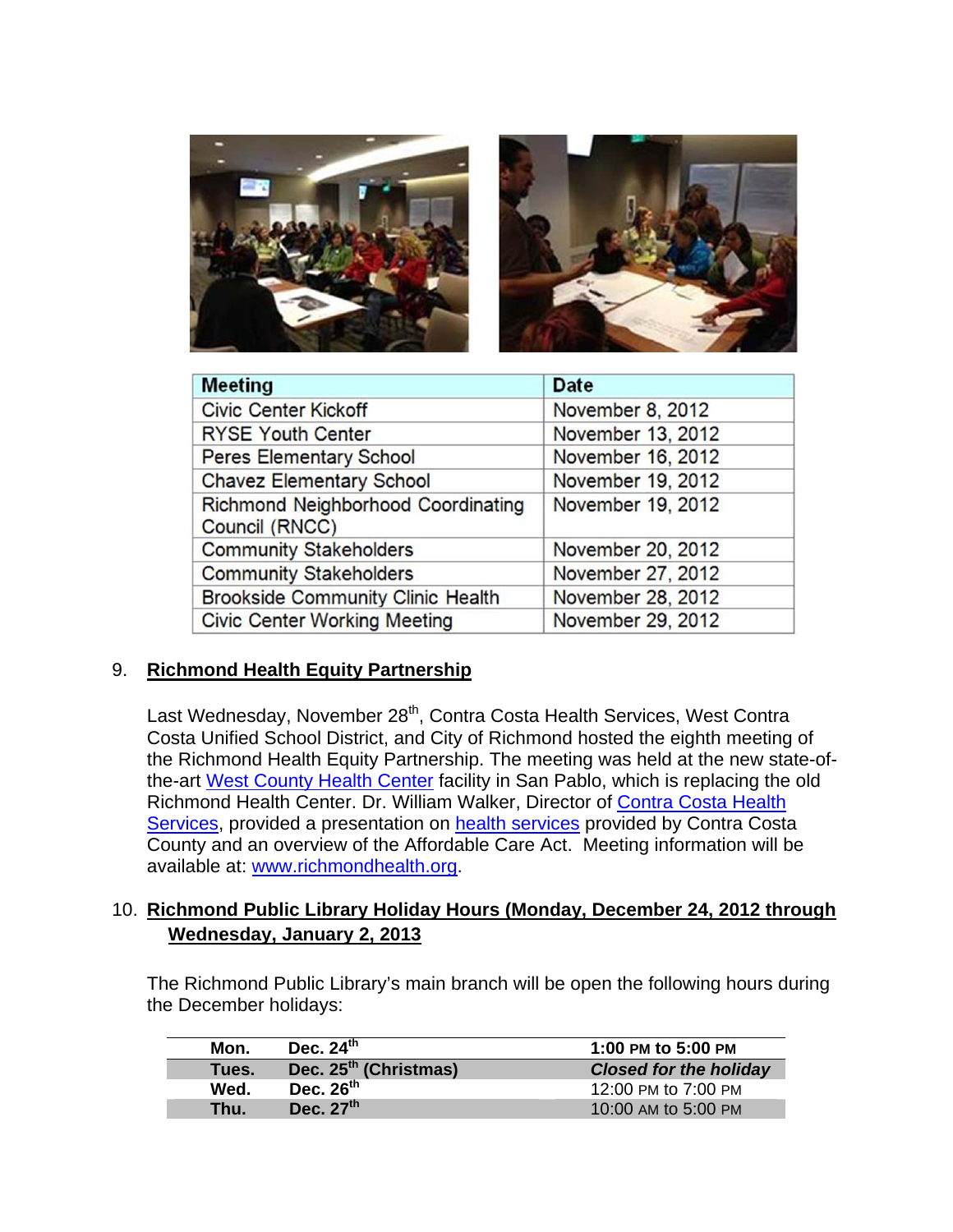| Fri.  | Dec. 28 <sup>th</sup>                        | 1:00 PM to 5:00 PM            |
|-------|----------------------------------------------|-------------------------------|
| Sat.  | Dec. $29th$                                  | 1:00 PM to 5:00 PM            |
| Sun.  | Dec. $30th$                                  | <b>Closed</b>                 |
| Mon.  | Dec. 31 <sup>st</sup> (New Year's Eve)       | 1:00 PM to 5:00 PM            |
| Tues. | Jan. 1 <sup>st</sup> , 2013 (New Year's Day) | <b>Closed for the holiday</b> |
| Wed.  | Jan. $2nd$                                   | 12:00 PM to 7:00 PM           |

The main library's normal hours will resume Thursday, January  $3<sup>rd</sup>$ , 2013. Both the Bayview Branch and the West Side Branch will be closed from Friday, December 21, 2012, through Tuesday, January 1, 2013, and will reopen for normal hours on Wednesday, January 2, 2013.

## 11. **Recreation Highlights**

### **Chess**

The 2<sup>nd</sup> Annual McKinley Williams / John Easterling Free Community Chess Tournament will be held on Saturday, December  $8<sup>th</sup>$  at the Recreation Complex. Registration is from 9:30 AM to 10:30 AM. Rounds are at 11:00 AM, 12:30 PM, and 2:00 PM. Rated and non-rated games are open to players of all ages.

#### Senior Winter Ball

The 15<sup>th</sup> Annual Senior Winter Ball, sponsored by the Commission on Aging and featuring the Junius Courtney Big Band, will be held on Saturday, December  $8<sup>th</sup>$  at the Richmond Auditorium from 7:00 PM to 11:00 PM. Dinner will be served at 7:45 PM. Seniors are looking forward to yet another joyous and entertaining evening, which is an annual tradition offered by the Senior Winter Ball.

### Disabled People's Recreation Center

The Disabled People's Recreation Center participants have been staying busy with taking down fall decorations and setting up winter decorations. The center looks festive and inviting.

### Recreation Department Holiday Observance Schedule

### *Community Centers:*

In observance of the holiday season, all Recreation Department facilities will be closed on the following dates:

- December 25, 2012
- December 31, 2012
- January 1, 2013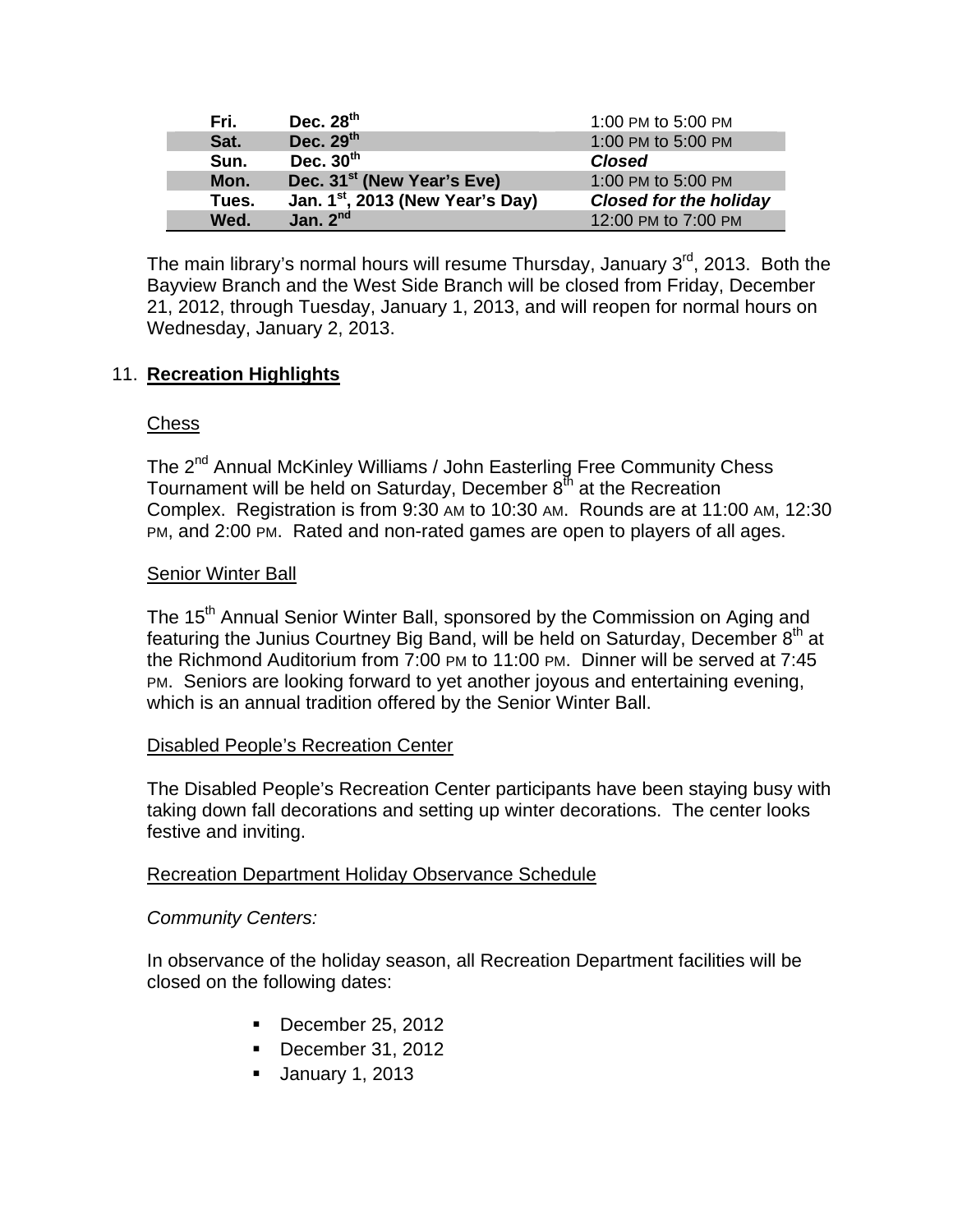The Richmond Recreation Complex (3230 Macdonald Avenue) Fitness Center and Gymnasium only will be open as follows:

December 24, 2012 & December 26 – 28, 2012 from 11:00 AM to 3:00 PM

- Richmond Plunge (1 East Avenue) will be open as follows: December 24, 2012 & December 26 – 28, 2012 from 11:00 AM to 3:00 PM
- Shields-Reid Community Center (1410 Kelsey Street) will be open for Weigh of Life classes only as follows: December 26, 2012 & December 28, 2012 9:45 AM to 11:15 AM & 5:45 PM to 7:15 PM
- Nevin Community Center (598 Nevin Avenue) will be open for Weigh of Life classes only as follows: December 29, 2012 from 9:00 AM to 10:00 AM

The Recreation Department Administrative Offices and all other facilities will be closed from December 24, 2012 to January 1, 2013.

All Recreation Department facilities will resume normal programming on January 2, 2013.

### *Paratransit*:

Regular Paratransit services will be available until 5:00 PM on Friday, December 21, 2012, and will resume on Wednesday, January 2, 2013.

Between December 21st and January 2nd, the Taxi Scrip Program, another transportation service offered through the Paratransit Division, will be available 24 hours per day, as usual. Taxi Scrip tickets must be purchased in the Cashier's Office in City Hall at 450 Civic Center Plaza on the 2nd floor no later than Friday, December 21st by 3:00 PM.

Please call 510-307-8026 to schedule services or if you have any questions.

## 12. **Public Works Updates**

Public Works Crew spent last weekend and a better portion of the week addressing storm related issues across the City. There were fallen trees, fallen poles and signs, flooded areas, increased potholes, and leaking facilities.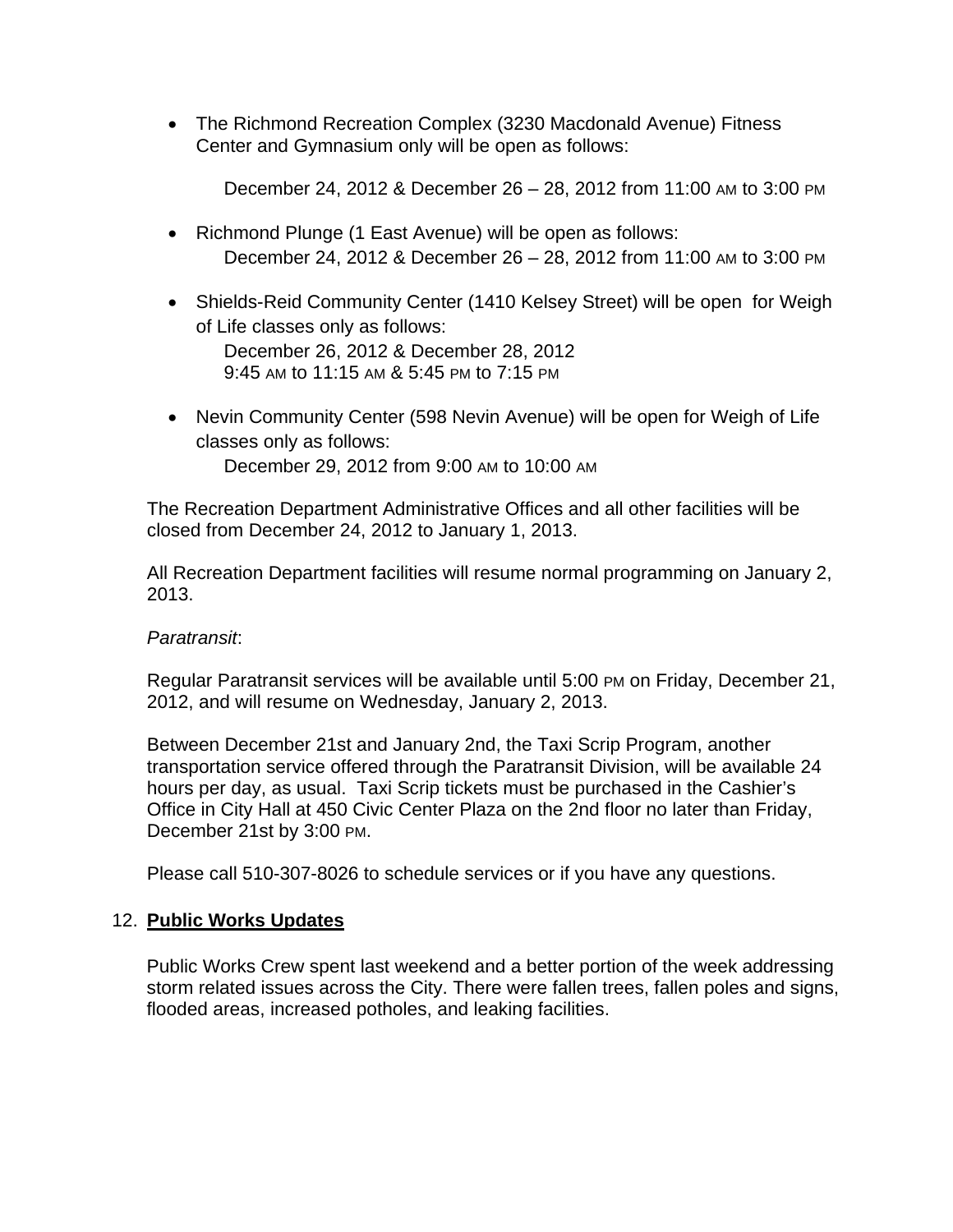

Facilities Maintenance Division: The Carpenters boarded up and repaired vandalized portions of the Parchester Community Center, replaced the broken backboard at the Booker T. Anderson Community Center, addressed roof leaks with temporary solutions and repaired the gym doors at the Richmond Recreation Complex.

Stationary Engineers repaired the automatic doors at the Parchester and Nevin Community Centers, and serviced the pool equipment at the Richmond Swim Center and Plunge.

Electricians removed the leaning pole at Point Isabel, relamped the holiday lights at Civic Center Plaza, removed a knocked down pole in Hilltop Green, replaced the red light at Robert Miller and Hilltop Drive, and replaced the green light out on Richmond Parkway and Parr Boulevard.

Parks and Landscaping Division: The Crew performed drain maintenance throughout the City's parks and landscaped areas, performed storm related clean up and monitoring, removed fallen trees or large limbs at four parks, removed five